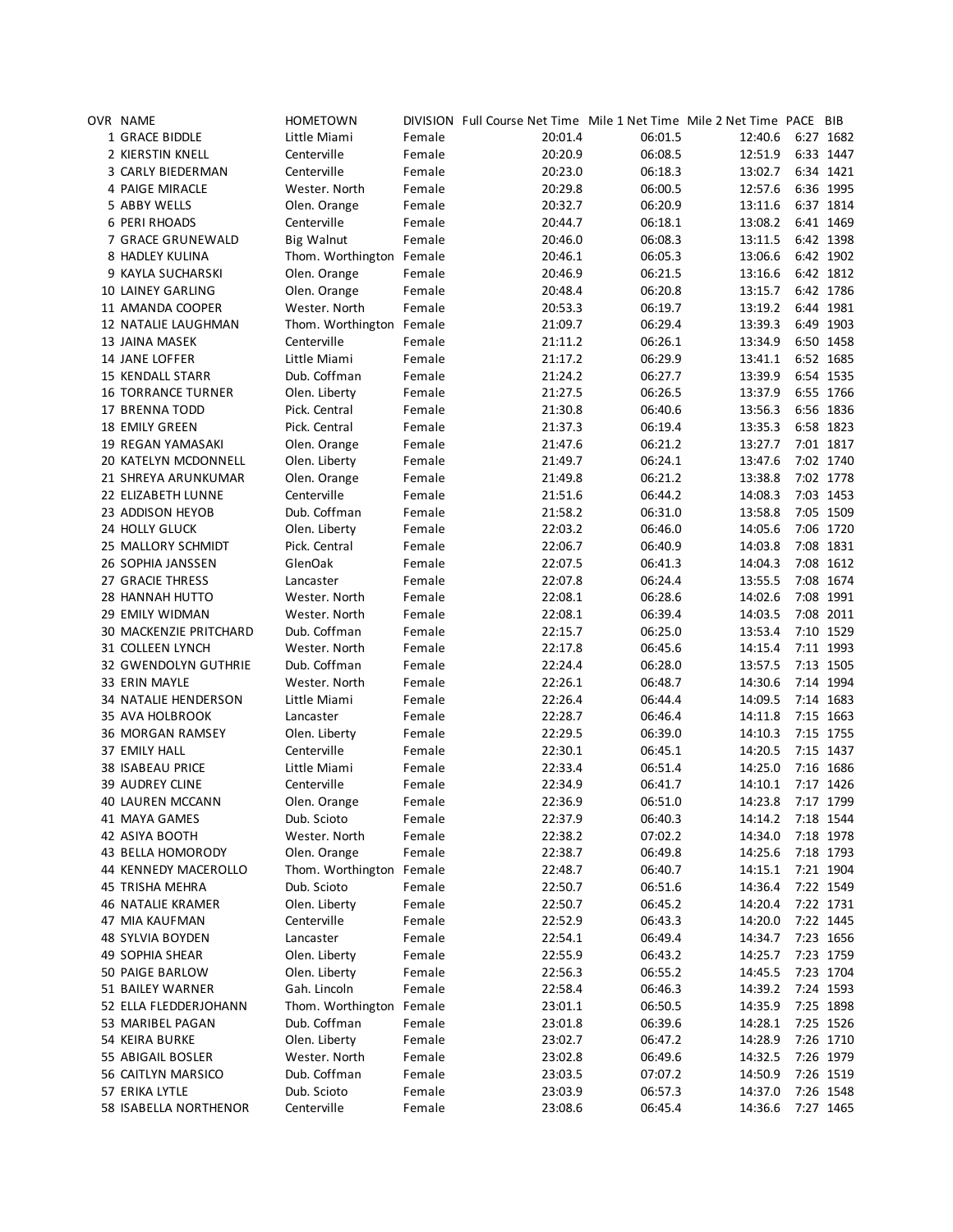| 59 ERIN DALY              | Olen. Liberty            | Female | 23:09.9 | 06:47.3 | 14:33.5 | 7:28 1716 |
|---------------------------|--------------------------|--------|---------|---------|---------|-----------|
| <b>60 JULIA MARMON</b>    | GlenOak                  | Female | 23:12.0 | 07:21.2 | 15:09.0 | 7:29 1616 |
| 61 ZOE LIS                | Centerville              | Female | 23:13.7 | 07:18.3 | 15:06.2 | 7:29 1450 |
| 62 CHRISTINA JIN          | Dub. Coffman             | Female | 23:14.8 | 07:00.5 | 14:46.5 | 7:29 1511 |
| <b>63 ANNIKA ALBRECHT</b> | Olen. Liberty            | Female | 23:15.2 | 07:22.0 | 15:11.0 | 7:30 1703 |
| 64 EVA GOORSKEY           | Centerville              | Female | 23:15.6 | 07:18.3 | 15:06.7 | 7:30 1436 |
| <b>65 LILY KITZEROW</b>   | Centerville              | Female | 23:19.1 | 07:18.8 | 15:07.6 | 7:31 1446 |
|                           |                          |        |         |         |         |           |
| <b>66 JULIA FORTMAN</b>   | Centerville              | Female | 23:25.0 | 07:18.8 | 14:56.4 | 7:33 1435 |
| 67 GRACE MOORE            | Dub. Coffman             | Female | 23:26.2 | 07:00.1 | 14:54.2 | 7:33 1521 |
| <b>68 EMMALINE WEER</b>   | Olen. Liberty            | Female | 23:26.6 | 06:47.3 | 14:45.4 | 7:33 1773 |
| 69 SAMANTHA JACKSON       | Centerville              | Female | 23:27.5 | 07:18.0 | 15:07.8 | 7:34 1442 |
| 70 RYONA GILMORE          | Pick. North              | Female | 23:30.1 | 06:52.8 | 14:47.9 | 7:34 1854 |
| 71 KAYLA SIMASHKEVICH     | Wester. North            | Female | 23:34.4 | 07:02.7 | 15:01.6 | 7:36 2006 |
| 72 MARIA SNELLING         | Little Miami             | Female | 23:37.2 | 06:54.4 | 14:50.8 | 7:37 1689 |
| 73 DAMARA SMITH           | GlenOak                  | Female | 23:37.4 | 07:22.4 | 15:13.0 | 7:37 1624 |
| 74 JENNA DROBNY           | Upper Arlington          | Female | 23:41.9 | 07:02.9 | 15:10.3 | 7:38 1917 |
| 75 ABIGAIL MILLER         | Olen. Liberty            | Female | 23:42.0 | 07:20.3 | 15:16.3 | 7:38 1744 |
| 76 ISABELLA FORTMAN       | Centerville              | Female | 23:43.1 | 07:19.8 | 15:15.9 | 7:39 1434 |
| 77 EMMA KELLY             | Dub. Coffman             | Female | 23:43.7 | 07:11.8 | 15:05.9 | 7:39 1512 |
| <b>78 SIMONE MCCRAW</b>   | <b>Upper Arlington</b>   | Female | 23:43.7 | 07:03.2 | 15:02.4 | 7:39 1933 |
| 79 EMMA MORGAN LARSEN     |                          | Female | 23:44.5 | 07:04.3 | 15:02.2 | 7:39 1929 |
|                           | Upper Arlington          |        |         |         |         |           |
| 80 KASEY STAMMEN          | Dub. Coffman             | Female | 23:47.3 | 07:11.9 | 15:05.6 | 7:40 1534 |
| 81 KATIE HOLMES           | Olen. Orange             | Female | 23:47.8 | 07:21.3 | 15:20.2 | 7:40 1792 |
| 82 CATHERINE SCHAUB       | Thom. Worthington Female |        | 23:47.9 | 07:18.8 | 15:13.2 | 7:40 1909 |
| 83 JAELA PROPER           | Dub. Coffman             | Female | 23:48.4 | 06:58.8 | 15:04.3 | 7:40 1530 |
| 84 ALEXA CARTE            | Pick. North              | Female | 23:51.6 | 06:56.9 | 15:04.6 | 7:41 1845 |
| 85 ELLIE HRIN             | Centerville              | Female | 23:53.5 | 07:18.9 | 15:13.3 | 7:42 1440 |
| 86 ELLIE VAN ENGELENHOVEN | Olen. Liberty            | Female | 23:53.6 | 07:04.5 | 15:02.8 | 7:42 1768 |
| 87 TAYLOR HABERLE         | Lancaster                | Female | 23:54.3 | 07:11.0 | 15:05.5 | 7:42 1662 |
| 88 SERENA-JENNA RABI      | Olen. Liberty            | Female | 23:55.2 | 07:05.2 | 15:03.3 | 7:42 1754 |
| 89 ADDISON DOBSON         | Centerville              | Female | 23:55.5 | 07:18.8 | 15:12.4 | 7:43 1428 |
| 90 CHRISTINA EDWARDS      | Olen. Liberty            | Female | 23:57.3 | 07:20.2 | 15:11.2 | 7:43 1719 |
| 91 ANNAKA ESALA           | Dub. Coffman             | Female | 23:58.5 | 07:21.7 | 15:19.3 | 7:44 1502 |
| 92 COLLEEN HEALY          | Pick. North              | Female | 23:58.9 | 07:16.1 | 15:14.6 | 7:44 1859 |
|                           |                          |        |         |         |         |           |
| 93 KAT MOSS               | Pick. Central            | Female | 24:01.0 | 07:26.7 | 15:28.1 | 7:44 1829 |
| 94 LAUREN SEAVER          | Pick. Central            | Female | 24:01.9 | 07:27.1 | 15:28.2 | 7:45 1832 |
| 95 PIPER DAVIS            | Olen. Liberty            | Female | 24:03.8 | 07:15.8 | 15:20.4 | 7:45 1717 |
| 96 SLOANE TEMPLE          | Thom. Worthington Female |        | 24:03.8 | 07:04.9 | 15:00.9 | 7:45 1912 |
| 97 KAYLEIGH HEIM          | GlenOak                  | Female | 24:04.8 | 07:11.2 | 15:11.6 | 7:46 1609 |
| 98 NOELLE MEISTER         | GlenOak                  | Female | 24:05.3 | 07:21.8 | 15:20.8 | 7:46 1619 |
| 99 RILEY MCHALE           | Gah. Lincoln             | Female | 24:05.6 | 07:01.6 | 15:09.5 | 7:46 1575 |
| 100 MADDIE SPAINE         | <b>Upper Arlington</b>   | Female | 24:06.1 | 07:19.4 | 15:12.9 | 7:46 1941 |
| 101 CAROLINE KAUH         | Wester. North            | Female | 24:11.0 | 07:23.3 | 15:38.1 | 7:48 1992 |
| 102 AUTUMN SMITH          | Dub. Scioto              | Female | 24:12.3 | 07:10.0 | 15:13.5 | 7:48 1558 |
| 103 KATE WEISBROD         | GlenOak                  | Female | 24:15.1 | 07:22.7 | 15:23.5 | 7:49 1630 |
| 104 EMMA TOWNSEND         | Pick. North              | Female | 24:15.9 | 07:15.9 | 15:24.7 | 7:49 1876 |
| 105 MICHAELA WALTHER      | GlenOak                  | Female | 24:16.4 | 07:23.1 | 15:26.5 | 7:49 1628 |
| 106 LILY ALLISON-SMITH    | GlenOak                  | Female | 24:19.0 | 07:21.3 | 15:24.4 | 7:50 1596 |
|                           |                          |        |         |         |         | 7:50 1745 |
| 107 ANNA MILLER           | Olen. Liberty            | Female | 24:19.5 | 07:21.7 | 15:34.2 |           |
| 108 SOPHIA RENTGEHLER     | Wester. North            | Female | 24:27.0 | 07:10.8 | 15:24.1 | 7:53 2000 |
| 109 GWENDOLYN CARDIMEN    | Wor. Kilbourne           | Female | 24:28.3 | 07:21.9 | 15:30.5 | 7:53 2028 |
| 110 CAROLINE KUIKEN       | Gah. Lincoln             | Female | 24:29.7 | 07:11.4 | 15:45.2 | 7:54 1572 |
| 111 EMILY VANDERHORST     | Upper Arlington          | Female | 24:31.4 | 07:24.9 | 15:42.6 | 7:54 1946 |
| 112 HARPER ALLEN          | Wester. North            | Female | 24:31.5 | 07:28.0 | 15:45.6 | 7:54 1973 |
| 113 CAITLYN O'MALLEY      | Pick. North              | Female | 24:34.1 | 07:19.4 | 15:37.6 | 7:55 1870 |
| 114 ALAINA HARRIS         | Olen. Liberty            | Female | 24:34.6 | 07:15.2 | 15:34.4 | 7:55 1723 |
| 115 CONNIE WU             | Wester. North            | Female | 24:37.8 | 07:15.7 | 15:46.2 | 7:56 2012 |
| 116 KENDRA KISH           | Olen. Orange             | Female | 24:38.8 | 07:20.8 | 15:31.3 | 7:56 1797 |
| 117 DIANA WOO             | Lancaster                | Female | 24:39.3 | 07:27.1 | 15:51.7 | 7:57 1681 |
|                           |                          |        |         |         |         |           |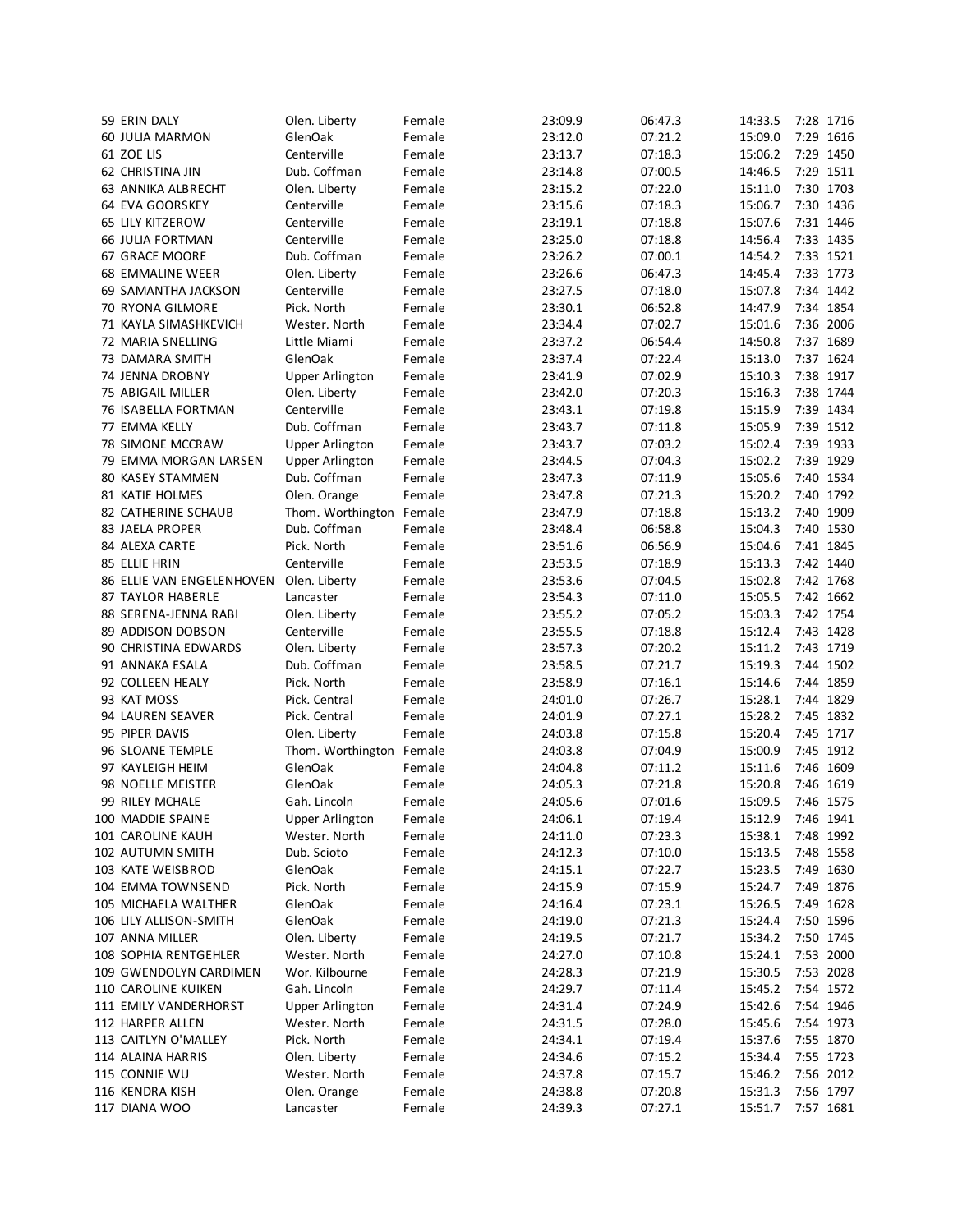| 118 HANNAH BYAS              | Gah. Lincoln             | Female | 24:39.5 | 07:17.1 | 15:38.4 | 7:57 1567 |
|------------------------------|--------------------------|--------|---------|---------|---------|-----------|
| 119 ABBEY DANNE              | <b>Big Walnut</b>        | Female | 24:46.0 | 07:18.0 | 15:33.8 | 7:59 1394 |
| 120 MICHELLE ZHOU            | Wor. Kilbourne           | Female | 24:48.7 | 07:39.4 | 15:57.7 | 8:00 2045 |
| 121 FIA GALLICCHIO           | Upper Arlington          | Female | 24:49.1 | 07:21.7 | 15:49.9 | 8:00 1922 |
| <b>122 SARAH KOLNICKI</b>    | Dub. Coffman             | Female | 24:52.7 | 07:27.6 | 15:53.2 | 8:01 1514 |
| 123 JANE GRECO               | Olen. Liberty            | Female | 24:54.9 | 07:38.6 | 15:59.8 | 8:02 1722 |
| 124 MADI COX                 | Pick. North              | Female | 24:57.4 | 07:38.6 | 16:06.9 | 8:02 1848 |
| 125 DISHA HOQUE              | Pick. Central            | Female | 25:02.4 | 07:36.1 | 16:22.2 | 8:04 1825 |
|                              |                          |        |         |         |         | 8:05 1652 |
| 126 KASEY WELLS              | Del. Hayes               | Female | 25:05.4 | 07:18.5 | 15:46.0 |           |
| 127 BRITTA HELMER            | Olen. Orange             | Female | 25:06.4 | 07:50.2 | 16:13.4 | 8:05 1791 |
| 128 BERNADETTE BURNS         | Olen. Orange             | Female | 25:09.8 | 07:44.6 | 16:13.1 | 8:06 1780 |
| 129 DHIYA PEREIRA            | Olen. Liberty            | Female | 25:13.1 | 07:15.2 | 15:43.0 | 8:08 1752 |
| 130 SYLVIA SHAFRAN           | Wor. Kilbourne           | Female | 25:13.1 | 07:45.3 | 16:09.3 | 8:08 2041 |
| 131 ELIZABETH LEASURE        | Pick. Central            | Female | 25:14.9 | 07:50.6 | 16:23.5 | 8:08 1826 |
| 132 ADDIE COOK               | Pick. Central            | Female | 25:15.3 | 07:50.5 | 16:23.0 | 8:08 1822 |
| 133 SARAH SHINOHARA          | Pick. Central            | Female | 25:19.8 | 07:50.3 | 16:23.6 | 8:10 1833 |
| 134 HANNAH REX               | Wester. North            | Female | 25:22.0 | 07:19.3 | 16:05.9 | 8:10 2001 |
| 135 AMBER HALL               | <b>Big Walnut</b>        | Female | 25:23.1 | 07:17.7 | 15:49.0 | 8:11 1399 |
| 136 MARGARET MCGREGOR        | Gah. Lincoln             | Female | 25:24.1 | 07:21.1 | 15:51.7 | 8:11 1574 |
| 137 SOPHIA FULLER            | Wor. Kilbourne           | Female | 25:25.1 | 07:41.9 | 16:09.3 | 8:11 2034 |
| <b>138 REAGAN ONTKO</b>      | Gah. Lincoln             | Female | 25:26.7 | 07:34.9 | 16:31.2 | 8:12 1582 |
| 139 ARDEN SANTA              | Pick. North              | Female | 25:28.5 | 07:38.7 | 16:12.8 | 8:12 1872 |
| <b>140 SOPHIA TZAGOURNIS</b> | Upper Arlington          | Female | 25:28.8 | 07:25.2 | 16:00.1 | 8:13 1945 |
| 141 OLIVIA MILLER            | Olen. Liberty            | Female | 25:29.1 | 07:19.6 | 15:59.6 | 8:13 1747 |
| <b>142 LAUREN SCHERER</b>    | Dub. Coffman             | Female | 25:30.3 | 07:42.0 | 16:10.5 | 8:13 1532 |
| 143 KAITLYN CARRAHER         | Centerville              | Female | 25:35.6 | 07:37.5 | 16:12.1 | 8:15 1425 |
| 144 ROSELLA WU               | Gah. Lincoln             | Female | 25:44.2 | 07:57.6 | 16:45.2 | 8:18 1594 |
| <b>145 RILEY SHERICK</b>     | Marysville               | Female | 25:47.1 | 07:32.2 | 16:13.5 | 8:18 1702 |
|                              | Pick. North              | Female | 25:54.0 | 07:38.1 | 16:28.8 | 8:21 1840 |
| 146 SOPHIA BALASOORIYA       |                          |        |         |         |         |           |
| 147 MOLLY WOODLIEF           | Pick. North              | Female | 25:57.5 | 08:00.9 | 16:37.4 | 8:22 1880 |
| 148 KAITLYN BROEHL           | Thom. Worthington Female |        | 25:58.1 | 07:55.8 | 16:32.0 | 8:22 1894 |
| 149 ALLISON BROWN            | Pick. Central            | Female | 25:59.0 | 07:59.8 | 16:36.2 | 8:22 1819 |
| <b>150 MADISON ONTKO</b>     | Gah. Lincoln             | Female | 26:08.0 | 07:55.1 | 16:37.0 | 8:25 1581 |
| 151 ANNIE BALDWIN            | Centerville              | Female | 26:10.8 | 08:02.6 | 16:53.0 | 8:26 1418 |
| 152 ANNA STROOP              | Olen. Liberty            | Female | 26:12.0 | 07:54.7 | 16:46.3 | 8:26 1764 |
| 153 LAUREN OLMSTEAD          | <b>Upper Arlington</b>   | Female | 26:16.2 | 07:40.4 | 16:36.4 | 8:28 1935 |
| 154 SAHANA BETTADA           | Olen. Liberty            | Female | 26:16.8 | 07:52.8 | 16:46.5 | 8:28 1706 |
| 155 LEAH PETERSEN            | <b>Upper Arlington</b>   | Female | 26:19.2 | 08:00.6 | 16:52.6 | 8:29 1936 |
| 156 GIA WETHERELL            | Pick. North              | Female | 26:22.1 | 07:14.7 | 16:32.4 | 8:30 1879 |
| 157 AMALIA HERZOG            | Olen. Liberty            | Female | 26:25.9 | 07:53.9 | 16:46.6 | 8:31 1725 |
| 158 ELIZA WUNDERLICH         | Upper Arlington          | Female | 26:26.6 | 07:58.3 | 16:39.6 | 8:31 1948 |
| 159 LINDSAY FINDELL          | Wor. Kilbourne           | Female | 26:33.4 | 07:57.0 | 16:47.1 | 8:33 2032 |
| 160 ZUHUR SOFE               | Wester. North            | Female | 26:41.1 | 07:41.4 | 16:39.1 | 8:36 2008 |
| 161 LAYLA STARR              | Gah. Lincoln             | Female | 26:42.6 | 07:57.6 | 17:00.7 | 8:36 1591 |
| 162 ESTELLA KRYSTY           | Olen. Liberty            | Female | 26:47.5 | 07:59.3 | 16:53.2 | 8:38 1734 |
| 163 CABRINI NGUYEN           | Olen. Liberty            | Female | 26:55.0 | 07:32.1 | 16:07.9 | 8:40 1749 |
| 164 JULIE BARRIE             | Wor. Kilbourne           | Female | 26:56.9 | 07:55.4 | 17:11.7 | 8:41 2023 |
| 165 RYLIE GOSSARD            | Olen. Liberty            | Female | 26:56.9 | 08:03.5 | 17:04.3 | 8:41 1721 |
| 166 MORGAN LISCH             |                          |        |         |         | 17:03.6 | 8:41 1735 |
|                              | Olen. Liberty            | Female | 26:57.2 | 07:59.5 |         |           |
| 167 NANDITA GADDAM           | Olen. Orange             | Female | 26:58.8 | 08:04.4 | 17:15.2 | 8:42 1785 |
| 168 ISABEL HUTCHERSON        | Wester. North            | Female | 26:59.8 | 07:56.2 | 17:02.5 | 8:42 1990 |
| <b>169 TRINITY GLENN</b>     | <b>Big Walnut</b>        | Female | 27:07.4 | 07:26.1 | 16:37.9 | 8:44 1396 |
| 170 ABIGAEL ARNOLD           | Pick. Central            | Female | 27:08.5 | 08:12.2 | 17:21.2 | 8:45 1818 |
| 171 ABIGAIL RYAN             | Olen. Liberty            | Female | 27:09.4 | 07:58.2 | 17:03.6 | 8:45 1758 |
| 172 MARIE FOWLER             | Upper Arlington          | Female | 27:12.6 | 08:03.0 | 17:07.9 | 8:46 1920 |
| 173 HANNAH BROWN             | Gah. Lincoln             | Female | 27:12.9 | 07:57.7 | 17:01.2 | 8:46 1565 |
| 174 SIERRA BEISMANN          | Centerville              | Female | 27:19.3 | 08:20.4 | 17:19.9 | 8:48 1419 |
| 175 AUDRIE TWINING           | Olen. Liberty            | Female | 27:25.3 | 07:56.7 | 17:05.0 | 8:50 1767 |
| 176 ELLA DEVINE              | Upper Arlington          | Female | 27:32.8 | 08:07.1 | 17:14.9 | 8:52 1915 |